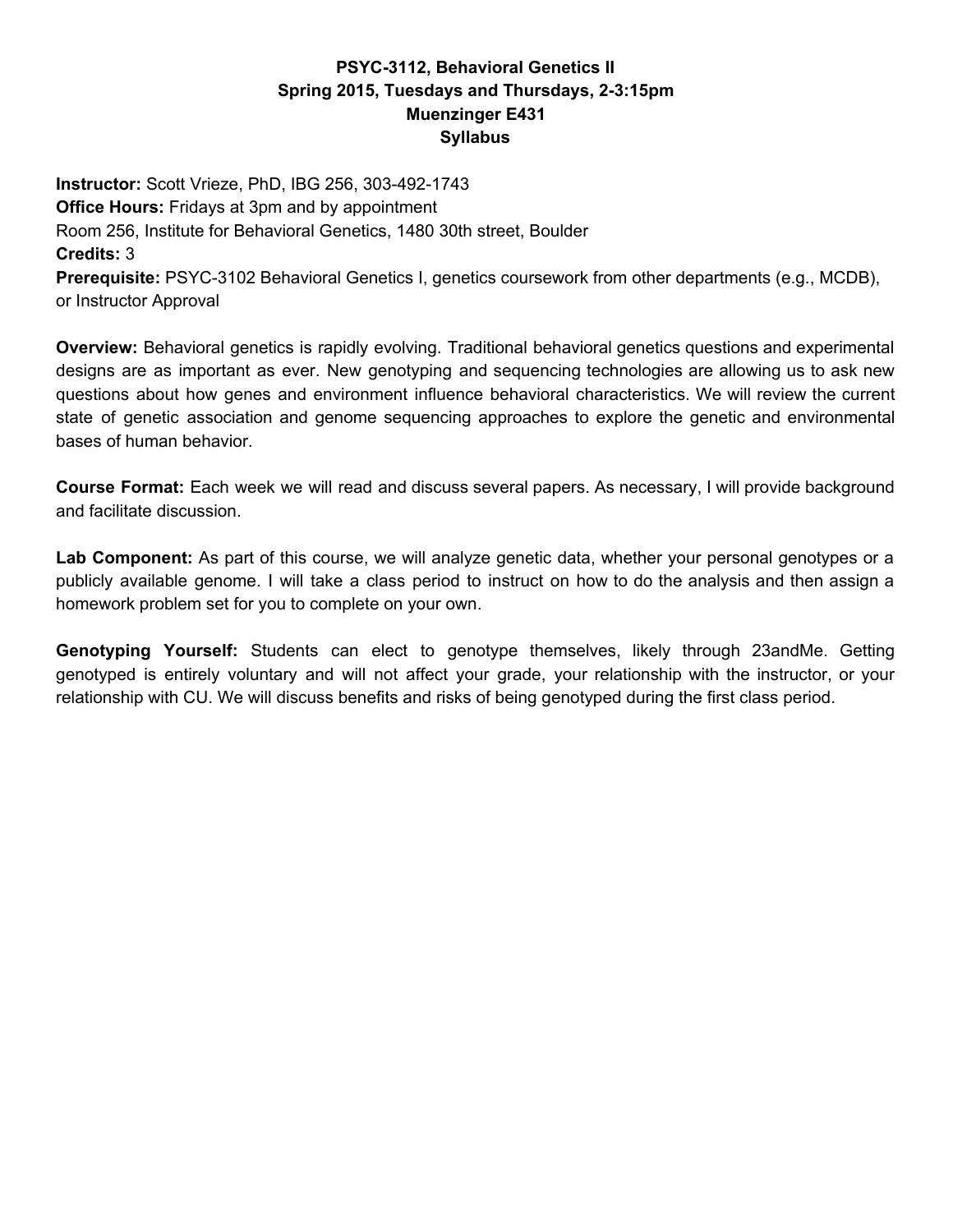## **Assignments**

- **Classroom Participation and Article Questions (19 points)** Each week, students are expected to carefully read each article prior to the first class period that week, and be ready to discuss the articles.
	- $\circ$  On the first class of each week, please hand in three questions (and the answers to those questions!) about the assigned readings (absent students can email). These questions will be graded for quality and insightfulness, and contribute to the participation component of your grade.
- **Homework (21 points)** There will be three homework assignments, one for each lab. Each homework is due 1 week after it is assigned, to be handed in within 5 minutes of the beginning of class. Late homework, even by 6 minutes, will not be accepted.
- **Student Journal Articles (20 points)** Each student will be asked to facilitate the discussion of two journal articles of their choice during the semester. These can be articles already assigned or, with instructor approval, a new article of the student's choice relevant to the week's topic.
- **Review Paper (40 points)** Each student will write a paper on a topic of their choosing. Papers must be 10 pages, doublespaced, 11pt Arial font, minimum 1 inch margins. *Late work will receive an additional 50% reduction in points for each day it is late.*The paper timeline is as follows:
	- $\circ$  Feb 3 -- topic selected, as discussed with instructor
	- $\circ$  Feb 24 -- outline with title, sections, subsections, and handful of primary references (5 points)
	- $\circ$  March 19 -- 8-page draft due (15 points) with the following grading rubric:
		- Writing (5 points) -- primarily clarity of presentation but also including grammar, sentence structure, readability, transitions, flow.
		- Grasp of important concepts (5 points) -- demonstrate that you have a mastery of the material by discussing your references in the context of what you have learned in class, and your broader knowledge of behavioral genetics.
		- **■** Depth (5 points)  $-$  did you dig deep into your chosen topic? Or have you skimmed the surface in a shallow attempt? Did you simply recapitulate a separate review article? Or did you attempt to synthesize your references yourself?
	- $\circ$  April 30 -- 10-page final draft due (20 points)
		- Rubric is same as above with additional 5 points for quality of your response to my comments on the March 19 draft.

## **Grading Scale**

The scale will be as follows. I reserve the right to curve grades.  $A = \ge 90\%$  B = 80-99% C = 70-79% D = 60-69% F = <= 59%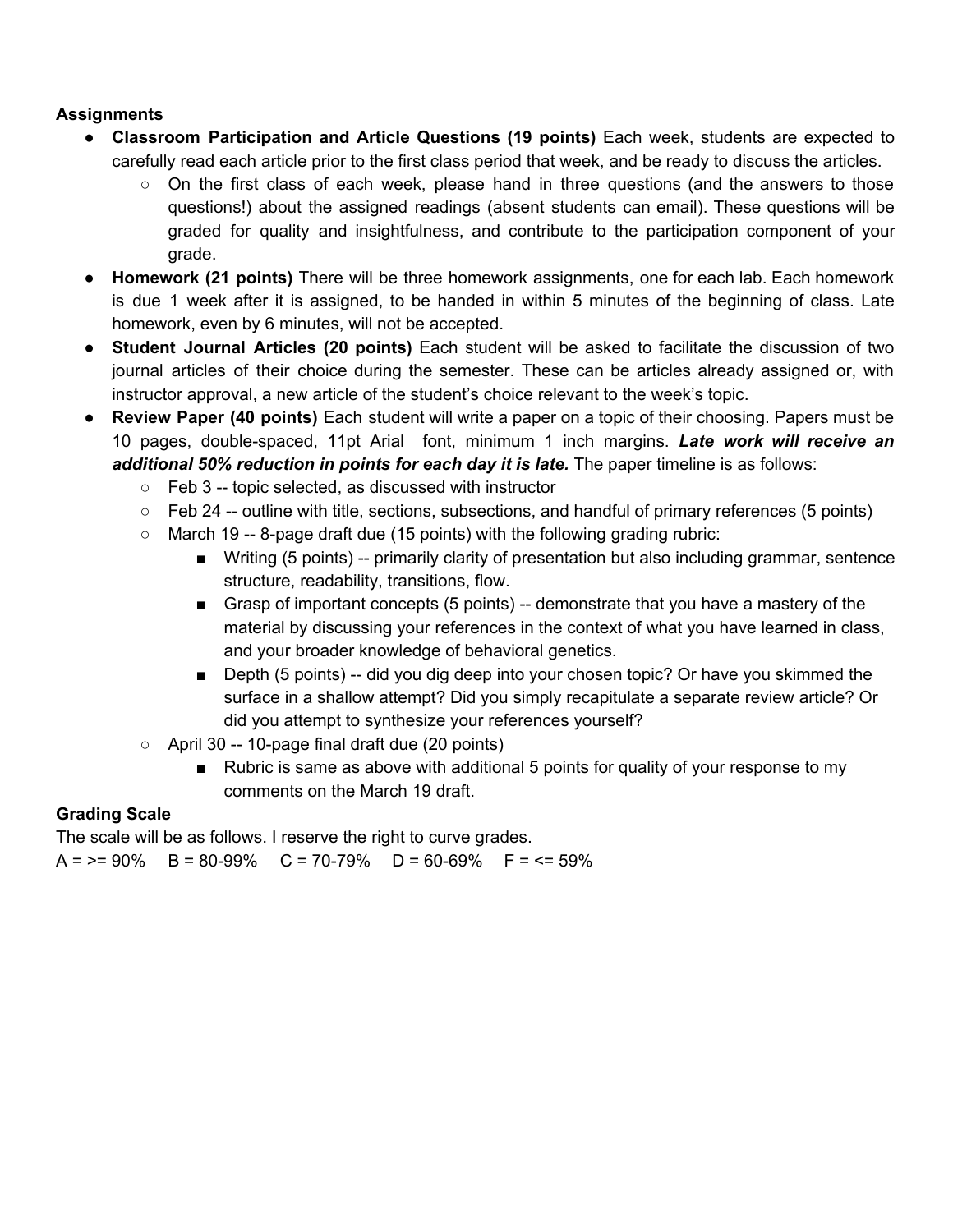# **Schedule**

| <b>Week</b>   | <b>Topic</b>                                                                                                                                                               | Reading                                                                                                                                                                                                                                                                                                                                                                                                                                                                                                                           |
|---------------|----------------------------------------------------------------------------------------------------------------------------------------------------------------------------|-----------------------------------------------------------------------------------------------------------------------------------------------------------------------------------------------------------------------------------------------------------------------------------------------------------------------------------------------------------------------------------------------------------------------------------------------------------------------------------------------------------------------------------|
| Jan 13        | <b>Plans for Course</b><br>Benefits and risks of genotyping oneself<br>Laptop inventory                                                                                    | http://blogs.nature.com/news/2012/10/personal-genomics-i<br>n-the-classroom-students-sequence-themselves.html<br>http://www.mountsinai.org/about-us/newsroom/press-releas<br>es/mount-sinai-school-of-medicine-offers-first-ever-course-<br>with-whole-genome-sequencing<br>http://www.theguardian.com/science/occams-corner/2012/o<br>ct/11/genetic-screening<br>http://www.plosone.org/article/info%3Adoi%2F10.1371%2Fj<br>ournal.pone.0068853                                                                                  |
| <b>Jan 20</b> | Genetic Influences on Behavioral Traits and<br>the Power of Behavioral Genetic Designs<br>Please select the articles for which you<br>will facilitate discussion by Jan 20 | Rutter (2007). Proceeding from observed correlation to<br>causal inference: the use of natural experiments.<br>Perspectives on Psychological Science, 2:4, 377-395.<br>Bouchard et al (1990) Science, 250: 223-228.<br>Ersche et al (2012). Abnormal Brain Structure Implicated in<br>Stimulant Drug Addiction. Science, 335:6068, 601-604.<br>Keyes et al. (2008). Parental Smoking and Adolescent<br>Problem Behavior: An Adoption Study of General and<br>Specific Effects. American Journal of Psychiatry, 165,<br>1338-1344. |
| Jan 27        | <b>Candidate Gene Studies</b>                                                                                                                                              | Duncan & Keller (2011). American Journal of Psychiatry,<br>168(10), 1041-1049.<br>Franco et al. (2014). Publication bias in the social sciences:<br>Unlocking the file drawer. Science, 345:6203, 1502-1505.                                                                                                                                                                                                                                                                                                                      |
| Feb 3         | <b>GWAS Designs</b><br><b>Select Your Paper Topic</b>                                                                                                                      | McCarthy et al (2008). Genome-wide association studies<br>for complex traits: consensus, uncertainty and challenges.<br>Nature Reviews Genetics, 9, 356-369.                                                                                                                                                                                                                                                                                                                                                                      |
| Feb 10        | <b>GWAS Results</b>                                                                                                                                                        | PGC Schizophrenia Workgroup, Nature, 2014<br>Sullivan, P. F., Daly, M. J., & O'Donovan, M. C. (2012).<br>Genetic architectures of psychiatric disorders: The<br>emerging picture and its implications. Nature Reviews<br>Genetics, 13, 537-551.<br>Karayiorgou (2010). 22a11.2 microdeletions: linking DNA<br>structural variation to brain dysfunction and schizophrenia.<br>Nature Reviews Neuroscience, 11, 402-416.                                                                                                           |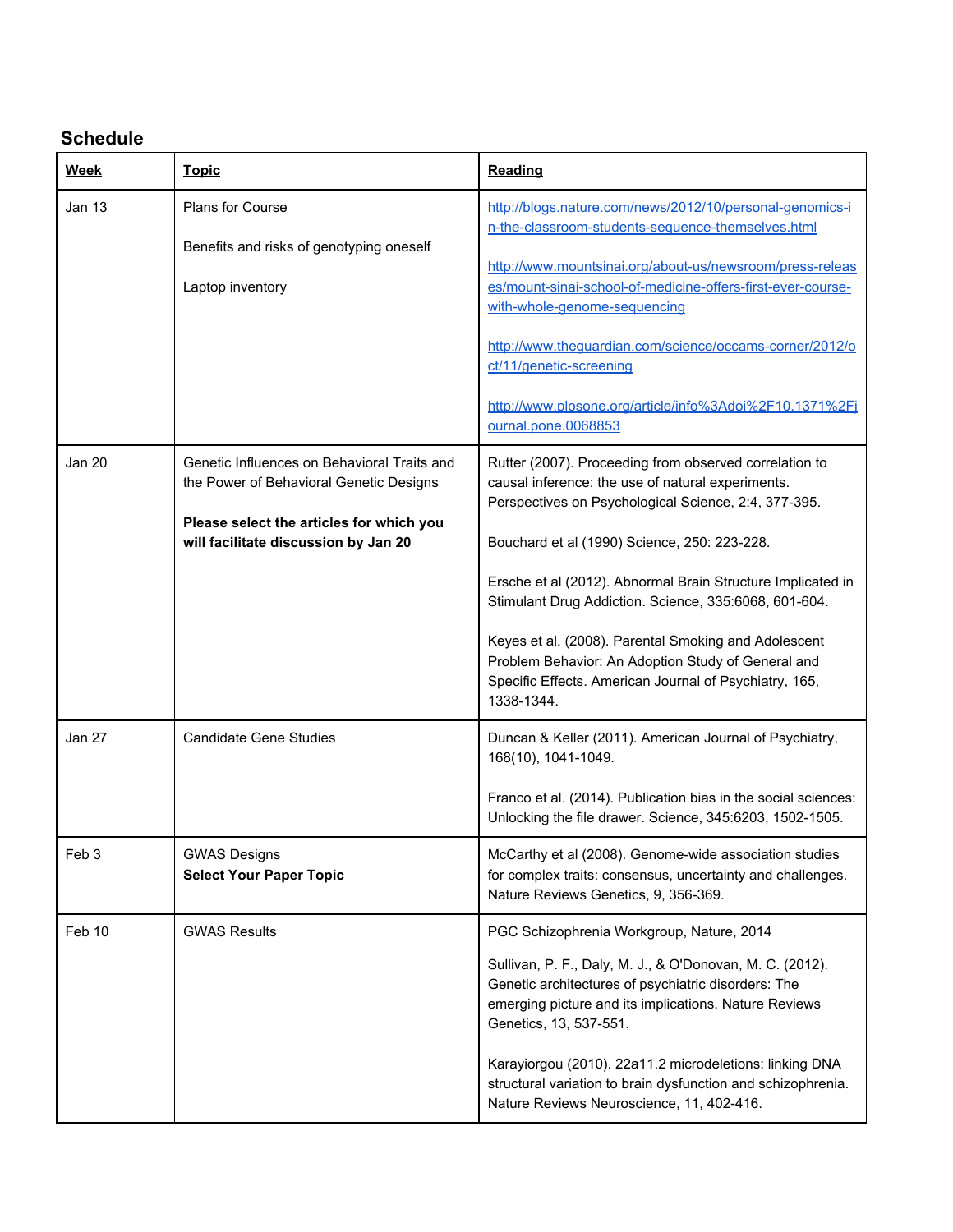| Feb 17   | <b>Population Genetics</b>                                                                                                                            | Novembre et al (2008). Genes mirror geography within<br>Europe. Nature, 455, 861.                                                                                                  |
|----------|-------------------------------------------------------------------------------------------------------------------------------------------------------|------------------------------------------------------------------------------------------------------------------------------------------------------------------------------------|
|          |                                                                                                                                                       | Bryc et al (2014). The genetic ancestry of African<br>Americans, Latinos, and European Americans across the<br>United States. American Journal of Human Genetics, 96,<br>$1 - 17.$ |
|          |                                                                                                                                                       | Do et al (2015). No evidence that selection has been<br>less effective at removing deleterious mutations in<br>Europeans than in Africans. Nature Genetics.                        |
|          |                                                                                                                                                       | http://www.nytimes.com/2014/12/25/science/23andme-gen<br>etic-ethnicity-study.html                                                                                                 |
| Feb 24   | <b>Cognitive Ability</b><br>Paper Outline Due Feb 24                                                                                                  | Turkheimer et al (2003). Socioeconomic status modifies<br>heritability of IQ in young children. Psychological Science,<br>623-628.                                                 |
|          |                                                                                                                                                       | Duyme (1999). How can we boost IQs of "dull children"?: A<br>late adoption study. PNAS, 8790-8794.                                                                                 |
|          |                                                                                                                                                       | Ligt (2012). Diagnostic exome sequencing in persons with<br>severe intellectual disability. New England Journal of<br>Medicine, 367:20, 1921-1929                                  |
| March 3  | Lab 1 -- navigating UNIX shell, Variant Call<br>Format files (VCF), PLINK, and vcf-tools<br><b>Bring your Computer!</b><br><b>Homework 1 assigned</b> | Google is your best friend. Search for things like:<br>"Navigating UNIX filesystem"<br>"Basic UNIX commands"<br>Here is a good one:<br>https://www.youtube.com/watch?v=Ms5sNYyejEw |
|          |                                                                                                                                                       | Plink -- https://www.cog-genomics.org/plink2/<br>vcf-tools -- http://vcftools.sourceforge.net/<br>vcf file -- http://samtools.github.io/hts-specs/VCFv4.2.pdf                      |
| March 10 | Gene Structure and Function                                                                                                                           | Feero, W. G., Guttmacher, A. E., & Collins, F. S. (2010).                                                                                                                          |
|          | Homework 1 due on March 10                                                                                                                            | Genomic Medicine: Genomic Medicine -- An Updated<br>Primer. New England Journal of Medicine, 362(21),<br>2001-2011.                                                                |
|          |                                                                                                                                                       | Maurano et al. (2012). Systematic localization of common<br>disease-assciated variation in regulatory DNA. Science,<br>337, 1190-1195.                                             |
|          |                                                                                                                                                       | ENCODE Project Writes Eulogy for Junk DNA. Science<br>337, 1159-1160.                                                                                                              |
| March 17 | Genome Sequencing                                                                                                                                     | 1000 Genomes Project Consortium. Nature 491:56-65.                                                                                                                                 |
|          |                                                                                                                                                       | Lander (2011). Initial impact of sequencing the human<br>genome. Nature 470, 187-197.                                                                                              |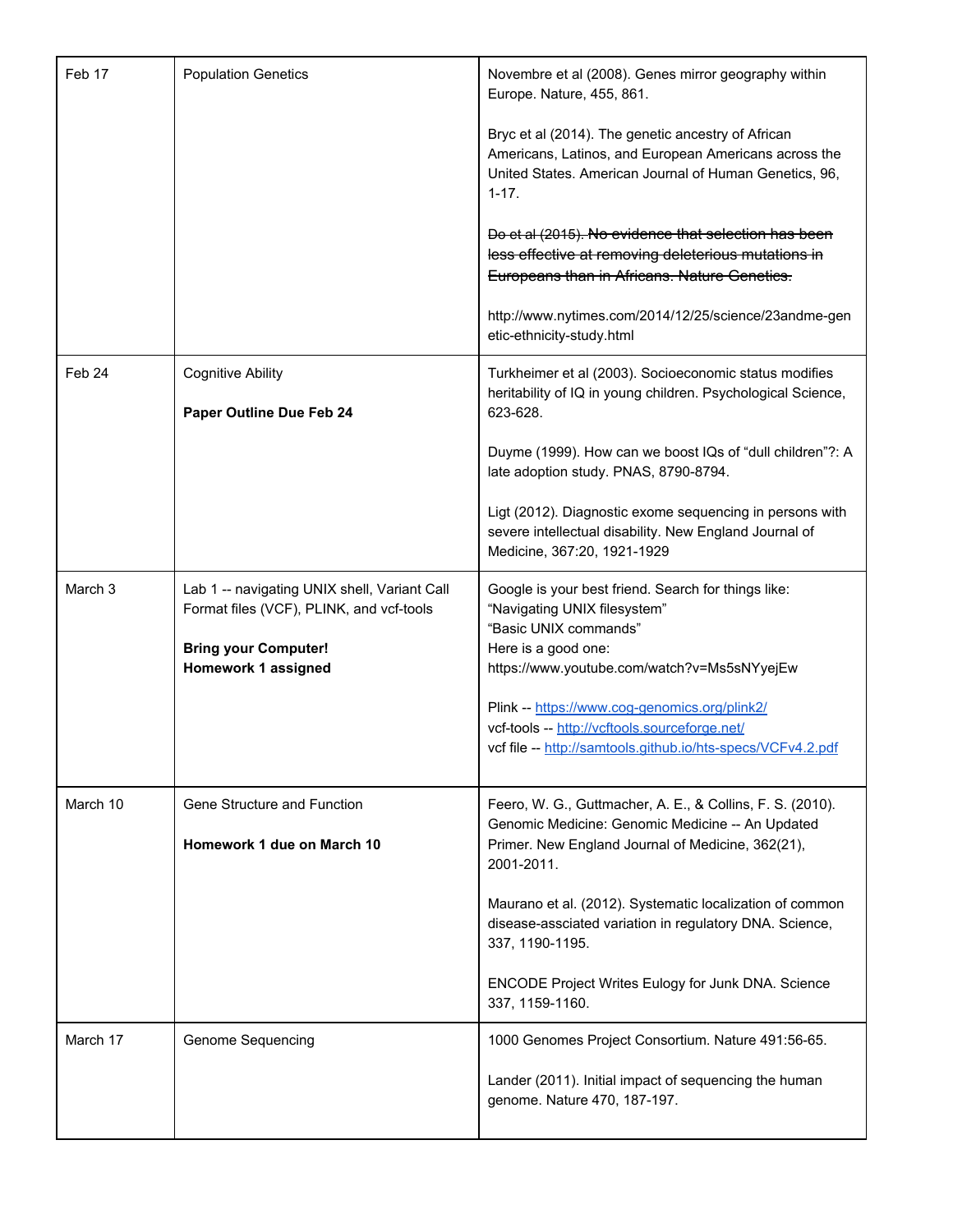|          |                                                                                                                            | Ridaura et al (2013). Gut microbiota from twins discordant<br>for obesity modulate metabolism in mice. Science.                                                                                                                             |
|----------|----------------------------------------------------------------------------------------------------------------------------|---------------------------------------------------------------------------------------------------------------------------------------------------------------------------------------------------------------------------------------------|
| March 23 | Spring break                                                                                                               |                                                                                                                                                                                                                                             |
| March 31 | Privacy & Return of Incidental Findings<br>8-page paper draft due March 31                                                 | Yu (2013). Self-guided management of exome and<br>whole-genome sequencing results: changing the results<br>return model. Genetics in Medicine, 15, 684-690.                                                                                 |
|          |                                                                                                                            | Green (2009). Disclosure of APOE genotype for risk of<br>Alzheimer's Disease. New England Journal of Medicine,<br>361, 245-254.                                                                                                             |
|          |                                                                                                                            | Green (2013). ACMG recommendations for reporting of<br>incidental findings in clinical exome and genome<br>sequencing. Genetics in Medicine, 15, 565-574.                                                                                   |
|          |                                                                                                                            | Privacy Protections: The Genome Hacker. (2013). Nature,<br>497, 172-174                                                                                                                                                                     |
| April 7  | Imputation & Lab 2                                                                                                         | Abecasis (2010). MaCH: Using sequence and genotype<br>data to estimate haplotypes and unobserved genotypes.<br>Genetic Epidemiology, 34:8, 816-834.                                                                                         |
| April 14 | Loss of Function and Pathogenic Variants in<br>Humans.                                                                     | MacArthur (2012). A systematic survey of loss-of-function<br>variants in human protein coding genes. Science,<br>335:6070, 823-828.                                                                                                         |
|          | Homework 2 assigned April 14                                                                                               | Tabor et al (2014). Pathogenic variants for Mendelian and<br>complex traits in exomes of 6,517 European and African<br>Americans: Implications for the return of incidental findings.<br>American Journal of Human Genetics, 95:2, 183-193. |
|          |                                                                                                                            | Mak (2014). Effects of the absence of Apolipoprotein E on<br>lipoproteins, neurocognitive function, and retinal function.<br>71(10), 1228-1236.                                                                                             |
| April 21 | Lab <sub>3</sub><br>Homework 2 due on April 21<br>Homework 3 assigned                                                      | We'll have an in-class lab and catchup on readings this<br>week.                                                                                                                                                                            |
| April 28 | Developmental Plasticity and Cryptic Genetic<br>Variation                                                                  | Paaby & Rockman, Nature Reviews Genetics 15:247-258                                                                                                                                                                                         |
|          | Homework 3 due on April 28                                                                                                 | Johnson, W. (2012). Development and Psychopathology<br>24:1164-1177.                                                                                                                                                                        |
| April 30 | Final Class Period -- Final Paper Due at Beginning of Class<br>*** Please hand in your draft paper that has my comments*** |                                                                                                                                                                                                                                             |
|          | I'll also ask for additional feedback on the course as we plan for the next time it's offered.                             |                                                                                                                                                                                                                                             |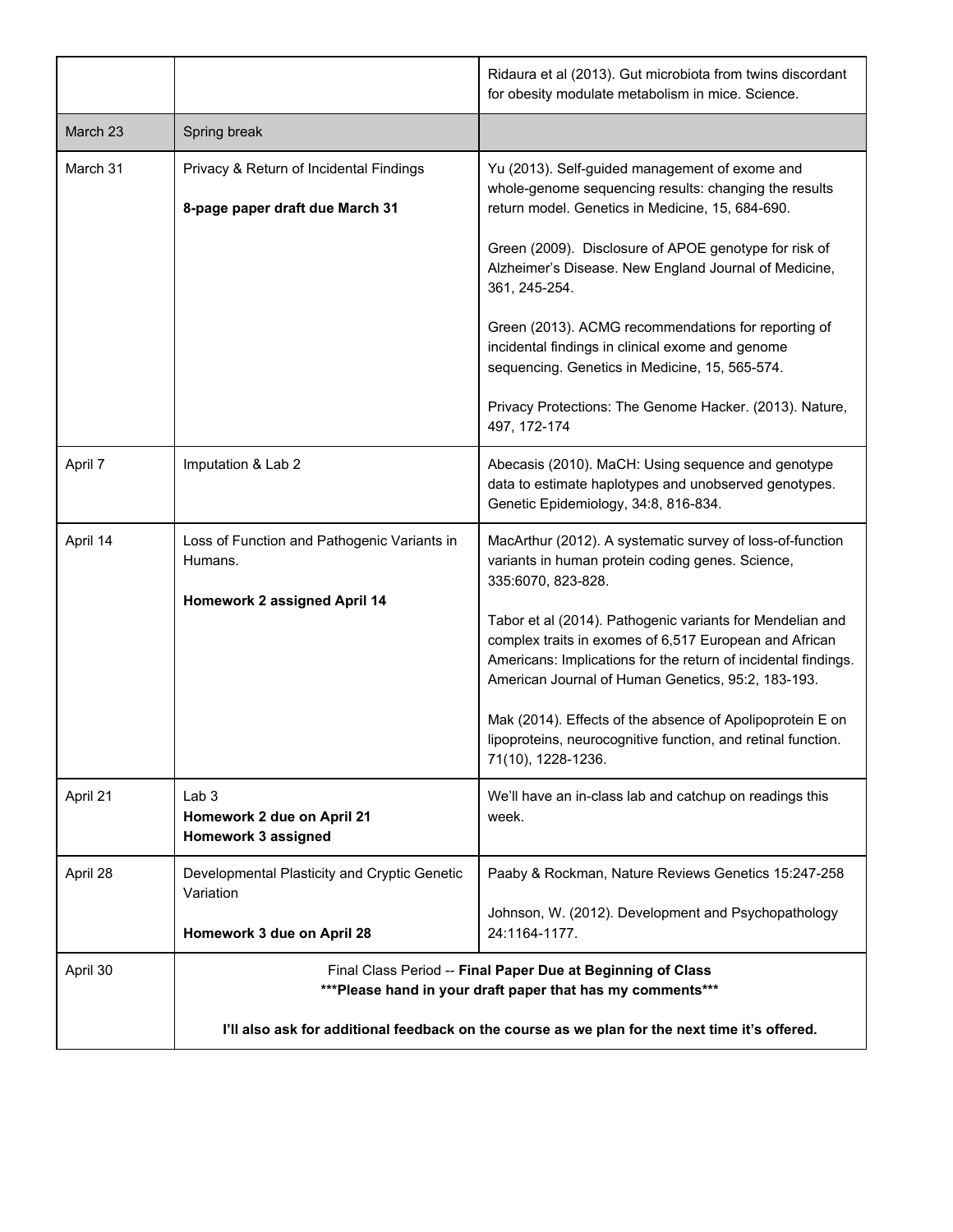# **General Policies**

#### **Academic Dishonesty**

In addition to the standard CU policy, anyone caught cheating, plagiarizing, or otherwise engaging in academic dishonesty will fail the course.

#### **Disability**

If you qualify for accommodations because of a disability, please submit to me a letter from Disability Services in a timely manner so that your needs may be addressed. Disability Services determines accommodations based on documented disabilities. Contact: 303-492-8671 or dsinfo@colorado.edu. If you have a temporary medical condition or injury, see Temporary Medical Conditions: Injuries, Surgeries, and Illnesses guidelines under Quick Links at Disability Services website and discuss your needs with me. Se[e](http://www.colorado.edu/disabilityservices) <http://www.colorado.edu/disabilityservices> for more information.

#### **Religious Observances**

Campus policy regarding religious observances requires that faculty make every effort to reasonably and fairly deal with all students who, because of religious obligations, have conflicts with scheduled exams, assignments or required attendance. If you anticipate any conflicts with the course requirements described in the syllabus due to religious observances, please bring those to my attention now so that alternative arrangements can be made. See full details at [http://www.colorado.edu/policies/fac\\_relig.html](http://www.colorado.edu/policies/fac_relig.html)

#### **Honor Code**

All students of the University of Colorado at Boulder are responsible for knowing and adhering to the academic integrity policy of this institution. Violations of this policy may include: cheating, plagiarism, aid of academic dishonesty, fabrication, lying, bribery, and threatening behavior. All incidents of academic misconduct shall be reported to the Honor Code Council (honor@colorado.edu; 303-725-2273). Students who are found to be in violation of the academic integrity policy will be subject to both academic sanctions from the faculty member and non-academic sanctions (including but not limited to university probation, suspension, or expulsion). Other information can be found at <http://www.colorado.edu/policies/honor.html> an[d](http://www.colorado.edu/academics/honorcode/) <http://www.colorado.edu/academics/honorcode/>

#### **Classroom Behavior Policy**

Students and faculty each have responsibility for maintaining an appropriate learning environment. Students who fail to adhere to such behavioral standards may be subject to discipline. Faculty have the professional responsibility to treat all students with understanding, dignity and respect, to guide classroom discussion and to set reasonable limits on the manner in which they and their students express opinions. Professional courtesy and sensitivity are especially important with respect to individuals and topics dealing with differences of race,